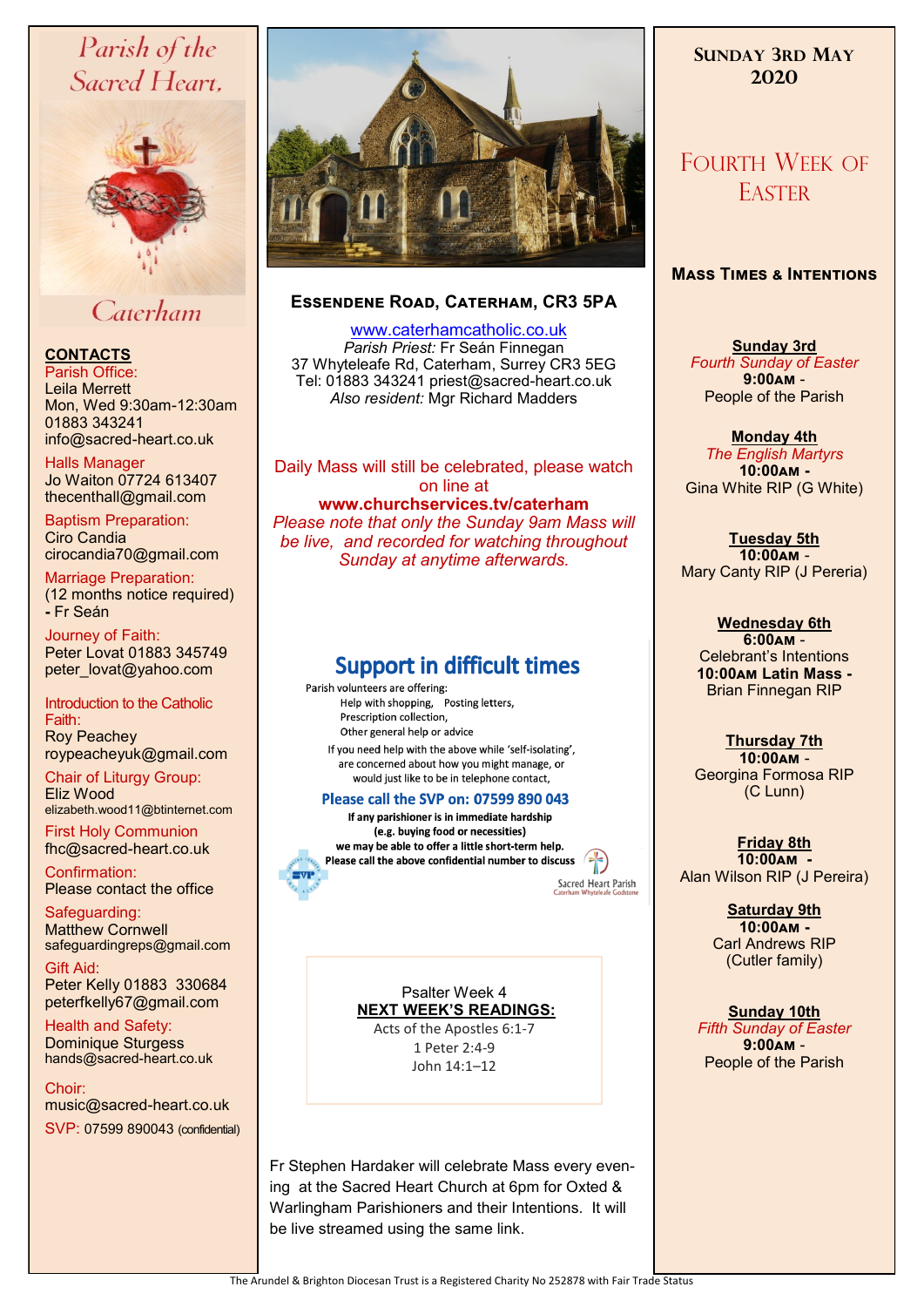### **M a s s B o o k l e t s**

Farnworth Catholic Publication Company have permitted us to post pdfs of the Sunday Mass books which we have already purchased; you can download them from our webpage for printing off for yourselves, or loading onto your phones for use at home.

You can download this week's Mass booklet [here](http://www.caterhamcatholic.co.uk/Sacred_Heart_Catholic_Church/public.html) (and scroll down the page).

#### **M a g n i f i c a t**

There is now free access to Magnificat online, log in at [www.magnificat.com/free.](https://us.magnificat.net/free) Magnificat are making a special subscription offer available for the immediate future: 4 months for £14.00. This is available by phone on : 0207 448 3618.

#### **D i o c e s a n p a p e r s**

CathCom have created a new website www.ChurchPaper.co.uk that shows all the Diocesan papers.

## **C h u r c h e s t o g e t h e r M o r n i n g P r a y e r**

Morning prayer every Wednesday at 8.30am via Zoom. The link remains the same over the coming weeks: Helen Burnett is inviting you to a scheduled Zoom meeting.

Topic: Churches Together Morning prayer

Time: 08:30 AM London

Weekly: Join Zoom Meeting - https://zoom.us/j/608507973?pwd=c0R0T09wUFd0TTI2QW12N2FEY2ttdz09 Meeting ID: 608 507 973 & Password: 690358

## **S u p p o r t f o r t h e e l d e r l y a n d v u l n e r a b l e**

Many parishioners have expressed a willingness to assist in supporting those within our parish community who may need extra help in the coming weeks and months. If you are aware of someone who lives alone and/or who may need to self-isolate please do keep in touch with them by telephone to ensure that they are alright. The SVP are planning to coordinate shopping support by asking those of you who are medically fit, well and under 70 years of age, to consider volunteering to have your names and telephone numbers added to a list of volunteers. Those who need support will then be able to access it by calling the SVP telephone number. If you would like to help with this, please email the Parish Office at info@sacred-heart.co.uk You will need to provide your name, telephone number and email address. This is certainly a time to take up the challenge of the St Vincent de Paul Society to 'Turn concern into action.'

If you are in need of help with shopping or collection of prescriptions etc, concerned about how you will manage, or if you would just like to be in touch by telephone, please call the SVP telephone number on : 07599 890043

## **S u r r e y M a t t e r s**

We have set up a new community helpline to help those that need support during the pandemic. Community Helpline number 0300 200 1008 (Monday-Friday, 8am-6pm & Saturday-Sunday 10am-2pm)

This Community Helpline is here for two things:

- To help direct residents who need support, such as picking up shopping, prescription collections or having someone who can be a telephone friend, and to services who can help.
- To provide advice on where to register your offer of help to support your community.

For more information visit the Coronavirus Community Support website. <surreycc.gov.uk/coronavirus>

## **W e e k l y O f f e r i n g**

If you would like to make your weekly offering (though of course there is no obligation or expectation to do so given the current situation), you are welcome to save it up until we can celebrate Mass together again, or you may put your envelope through the Parish Office door. Alternatively, we now have a Webpage Online Donations through the kindness of MYDona Management Portal, free until May. This donation page works across browsers, on mobile, desktop and tablet

devices.

#### <https://portal.mydona.com/assets/webPay/index.php?cid=27>

### **GIFT AID ANNUAL STATEMENTS**

The annual statements of your Gift Aid donations to the Parish for the last tax year (2019/20) will shortly be emailed to all donors for whom we have an email address and who have given their consent to email receipt. They will be sent in batches over the next week. If you have not received yours by the middle of May, please contact our Gift Aid Organiser at peterfkelly67@gmail.com .The remaining statements will be printed out and will be available for collection from church once public Sunday Masses resume. Obviously we do not know exactly when that will be. If you require your statement earlier than this, please contact the Organiser by email (as above) or call 01883 330684. Your statement can then be posted or emailed to you. Thank you for your support to the Parish in these difficult times.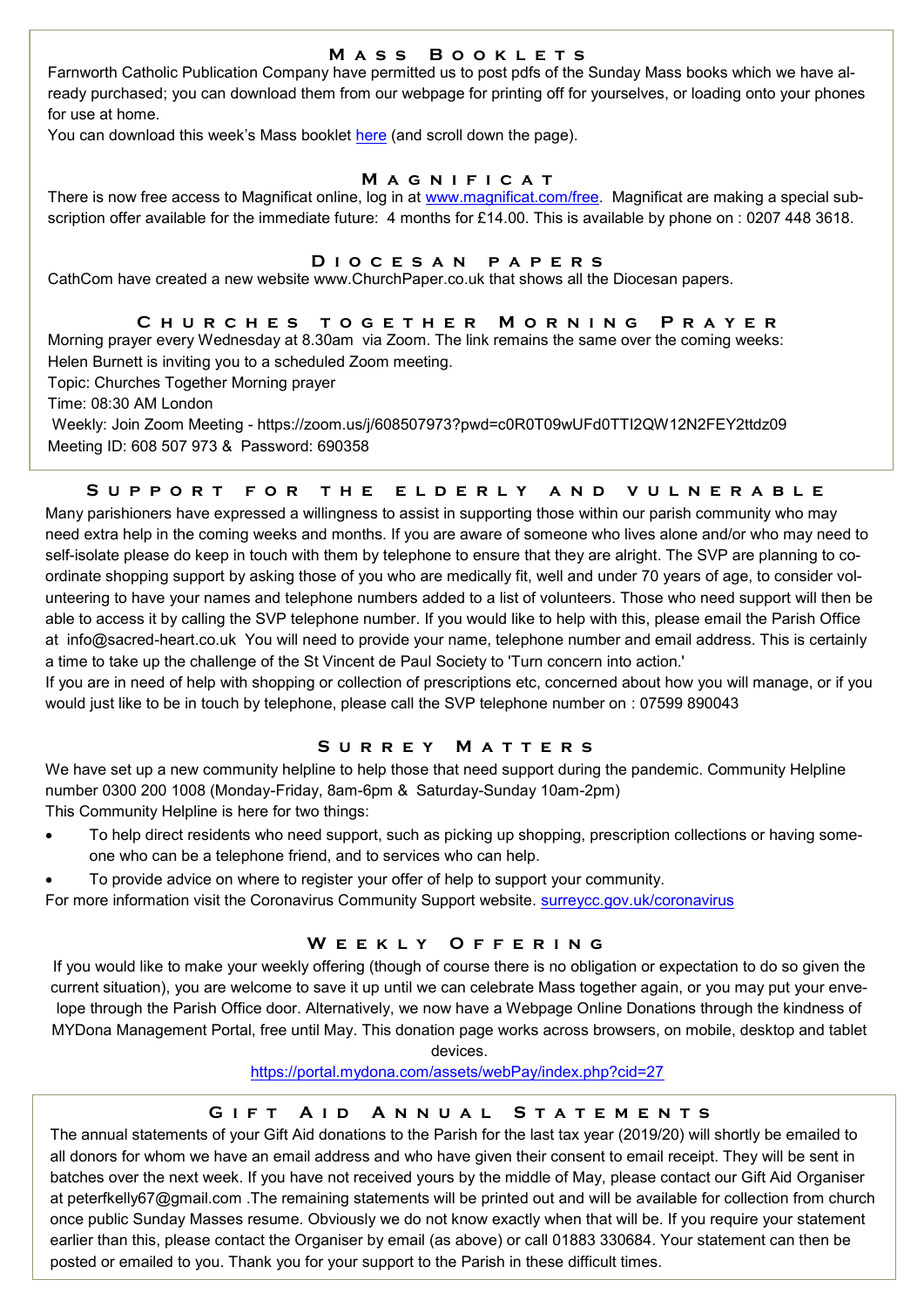#### **S e r v i c e s a t t h e S a c r e d H e a r t C a t e r h a m D u r i n g t h e c o r o n a v i r u s e m e r g e n c y**

- The times given below are when the Mass will be 'live'; they will be recorded also, so that Mass may be participated in at any time: to find the recordings, go to<https://www.churchservices.tv/caterham> and scroll down the page to the Watch Videos section. Note that only Mass will be recorded; other services will be for live viewing only.
- Those who visit the sick may not take Holy Communion at this time. Indeed it is strongly suggested that visits should not be made at all, and certainly may not be made on behalf of the parish. However regular telephone calls to the lonely will be very welcome, no doubt.
- The church has to be locked until further notice.
- As Communion cannot be received during this time, you will be invited to make the following Spiritual Communion during Mass:

My Jesus, believe that you are present in the most holy Sacrament. I love you above all things, and I desire to receive you into my soul. Since I cannot at this moment receive you sacramentally, come at least spiritually into my heart. I embrace you as if you were already there and unite myself wholly to you. Never permit me to be separated from you. Amen.

 Finally, let's all keep each other, and especially the sick and vulnerable, in our prayers at this time. Stay safe, everyone!

This Week's schedule of services streamed via our internet service will be as follows:

**Sunday** Mass 9.00am Angelus and Rosary 12.00pm

#### **Monday**

Adoration 9.00am - 9.50am Litany of the Saints, praying for God's mercy in the current situation 9.30am Mass 10.00am Angelus and Rosary 12.00pm Mass for Oxted & Warlingham - 6pm (Fr Stephen)

### **Tuesday**

Adoration 9.00am - 9.50am Litany of the Saints 9.30am Mass 10.00am Angelus and Rosary 12.00pm Mass for Oxted & Warlingham - 6pm (Fr Stephen)

#### **Wednesday**

L

Mass 6.00am Adoration 9.00am - 9.50am Litany of the Saints 9.30am Latin (Extraordinary Form) Mass 10.00am Angelus and Rosary 12.00pm Mass for Oxted & Warlingham - 6pm (Fr Stephen)



#### **Thursday**

Adoration 9.00am -9.50am Litany of the Saints 9.30am Mass 10.00am Angelus and Rosary 12.00pm Mass for Oxted & Warlingham - 6pm (Fr Stephen)

### **Friday**

Adoration 9.00am - 9.50am Litany of the Saints 9.30am Mass 10.00am (no evening Mass) Angelus and Rosary 12.00pm Mass for Oxted & Warlingham - 6pm (Fr Stephen)

### **Saturday**

Adoration 9.00am - 9.50am Litany of the Saints 9.30am Mass 10.00am Novena Devotions 10.30am Angelus and Rosary 12.00pm Mass for Oxted & Warlingham - 6pm (Fr Stephen)

Please pray for the soul of Maureen Twohig RIP who passed away recently. May her souls rest in peace.

## **MASS INTENTIONS**

As Sunday Masses are currently limited to one (and must be for the People of the Parish), all Sunday Mass intentions will be moved to the next available Mass. Please accept our apologies if you are affected by this.

Your Prayers are requested for the following people who are ill or housebound: Jane Hill; Jimmy Mullen; Eileen, Mel & Rose Lattimore; Bryan Smith; John Gilford; Tabitha Harrison; Joe Kelly; Charmaine Wise; Breda Sharpe; Richard Sowa; Val Williams; Emma Newton; Charley Lunn; Ursula Koh; Riche Ahearne; Enny Martin; Tony McCoy; Fr John Hartley; Yvonne Perera; Maribel Chambers, Patricia Howlett, Sue Myers, Gloria Conroy, Reef Albert, Liz Leake & Peggy Wheeldon.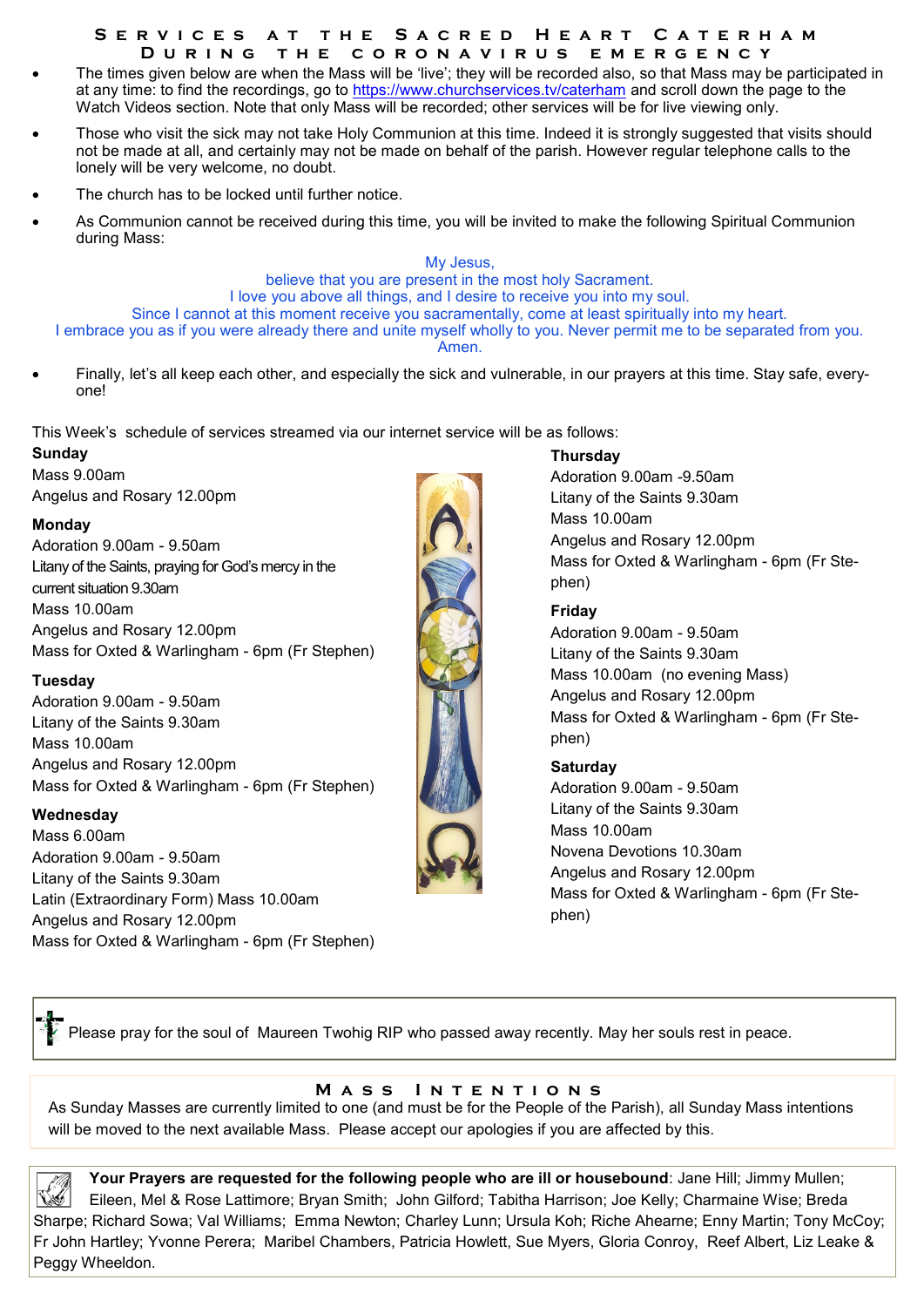### RESOURCES FOR FAMILIES AND YOUNG PEOPLE

Praying a Family Rosary

[www.catholicnewsagency.com/resources/mary/rosary/how](http://www.catholicnewsagency.com/resources/mary/rosary/how-to-pray-a-family-rosary)-to-pray-a-family-rosary

General Faith Resources for Children

[www.teacherspayteachers.com/Product/2020](http://www.teacherspayteachers.com/Product/2020-March-Catholic-Kids-Bulletins-5062455)-March-Catholic-Kids-Bulletins-5062455 [www.teacherspayteachers.com/Product/2020](http://www.teacherspayteachers.com/Product/2020-April-Catholic-Kids-Bulletins-5311897)-April-Catholic-Kids-Bulletins-5311897

Weekly Mass sheets <https://thekidsbulletin.com/>

Many children will be busy with school work and adapting to a home-school routine though it is important to remember that we can spend some time nourishing our faith in God in a manner that is not always possible in our normal, busy lives. Guildford Parishes' Youth and Families worker, Aseel Gilbert, has put some wonderful resources on their website which can be accessed here <https://www.cpg.church/family.html>

Resources for families from Cafod:

[https://cafod.org.uk/Education/Education](https://cafod.org.uk/Education/Education-resources)-resources [https://cafod.org.uk/Education/Primary](https://cafod.org.uk/Education/Primary-teaching-resources/Home-learning-primary)-teaching-resources/Home-learning-primary [https://cafod.org.uk/Education/Secondary](https://cafod.org.uk/Education/Secondary-and-youth-resources/Home-learning-young-people)-and-youth-resources/Home-learning-young-people

A Children's Liturgy programme is being live streamed on Sunday's (participants need to register). [https://cafod.org.uk/Education/Children](https://cafod.org.uk/Education/Children-s-liturgy)-s-liturgy

This new resource is designed to allow young people to connect with the mysteries of Holy Week during this time. Beginning with Palm Sunday, each day there will be a reflection on scripture, a journaling prompt for praying and reflecting with, and an activity to help to live this out daily. It can be found at: easterjourney2020.wordpress.com

#### **Young Adults 18-35**

WhatsApp Group for Young Catholic Adults

If you are, or if you know, a young Catholic adult between the ages of 18 to 35ish, you, or they, may be interested in joining the recently formed Young Catholic Adult Network UK (YouCAN) WhatsApp Group. There are already over 90 in the group from across the UK who share their Faith and pray together. Such fellowship is especially important at the present time when so many are isolating in their homes, and are out of their usual routines.

To join, please send your mobile number to Rina at [rinabird@outlook.com](mailto:rinabird@outlook.com?subject=YouCAN)

More information about YouCAN can be found at <https://youngcatholicadultnetwork.uk/> The Network already has considerable support, particularly from Catholic Dioceses, many Religious Orders, and lay groups.

### **C h a r i t y o f t h e w e e k**

*Charities are suffering greatly from the Covid 19 lock down. Each week a charity will have its work and needs described so that we can continue to help in whatever way we can.*

Since last week CAFOD has established a Coronavirus appeal. For people already living in poverty an outbreak of the virus will be devastating. Without a regular supply of clean running water or regular electricity there will be an untold number of deaths. Please help in whatever way you can: learn, pray and if you can donate – just click on the red link.

#### **Coronavirus Appeal: A message from CAFOD's Director**

As millions in developing countries face devastation because of coronavirus, CAFOD's Director Christine Allen shares an urgent message.

[Donate to the Coronavirus Appeal](https://cafod.org.uk/Give/Donate-to-Emergencies/Coronavirus-appeal) (https://cafod.org.uk/Give/Donate-to-Emergencies/Coronavirus-appeal)

In the current circumstances we are all responding to the needs of our families, friends and neighbours. I want to ask you to help our neighbours in some of the poorest countries of the world.

Their situation is very tough - catastrophic for those in urban areas or refugee camps where chronic overcrowding allows the virus to spread quickly. There is a lack of washing facilities and inadequate healthcare. Social distancing means hunger. There is no safety net when people lose their jobs and income.

Coronavirus is exposing the shocking inequality that has long existed in our world. It will have a lasting and disastrous impact on the economies and livelihoods of those who already live on the edge.

CAFOD is responding quickly. Guided by our local experts, we are helping to limit the spread of the virus through prevention messages, health advice, and providing water, soap and toilets.

Yet in the face of this pandemic we need a concerted effort. Thank you if you have given to our recent Lent appeal - but we need to scale up our support to make a significant impact.

All around the world CAFOD's partners, local experts and Caritas agencies are responding and need your help.

Please help CAFOD to support them, now and over the months and years to come.

Please give to this special CAFOD Coronavirus Appeal. Please tell your friends, family, school and community about the importance of responding to those in desperate need around the world. Remember them in your prayers.

Your support does make a massive difference, so please give. Thank you.

Christine Allen Director, CAFOD